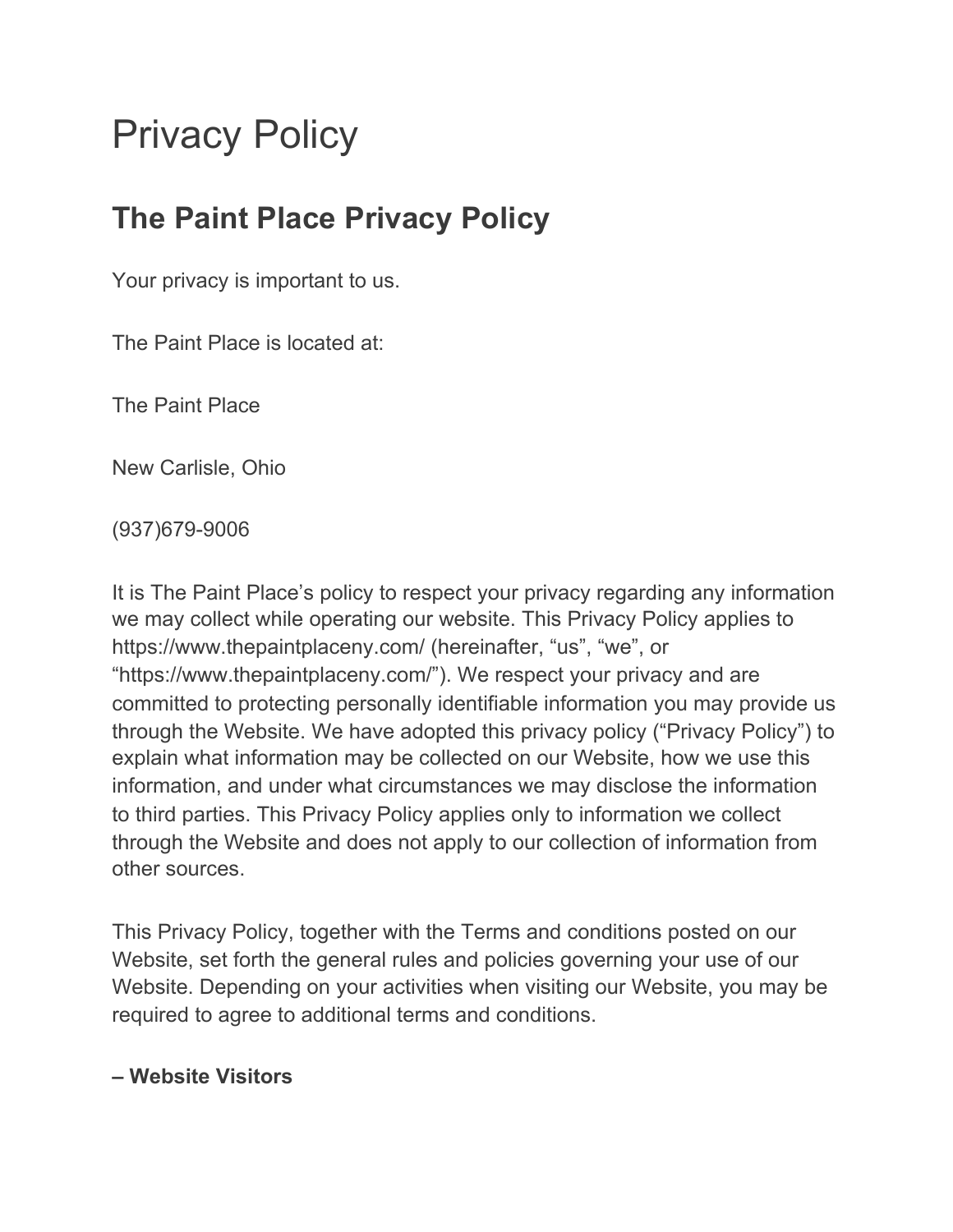Like most website operators, The Paint Place collects non-personally-identifying information of the sort that web browsers and servers typically make available, such as the browser type, language preference, referring site, and the date and time of each visitor request. The Paint Place's purpose in collecting non-personally identifying information is to better understand how The Paint Place's visitors use its website.

### **– Gathering of Personally-Identifying Information**

Certain visitors to The Paint Place's websites choose to interact with The Paint Place in ways that require The Paint Place to gather personally-identifying information. The amount and type of information that The Paint Place gathers depends on the nature of the interaction. For example, when registering for an event or utilizing The Paint Place's contact form. Information gathered is not shared with any outside or third party sources.

#### **– Security**

Your personally identifiable information is kept secure. Only authorized employees, agents, and contractors (who have agreed to keep information secure and confidential) have access to this information. All emails and newsletters from this site allow you to opt out of further mailings.

#### **– Links To External Sites**

Our Service may contain links to external sites that are not operated by us. If you click on a third party link, you will be directed to that third party's site. We strongly advise you to review the Privacy Policy and terms and conditions of every site you visit.

We have no control over, and assume no responsibility for the content, privacy policies or practices of any third party sites, products or services.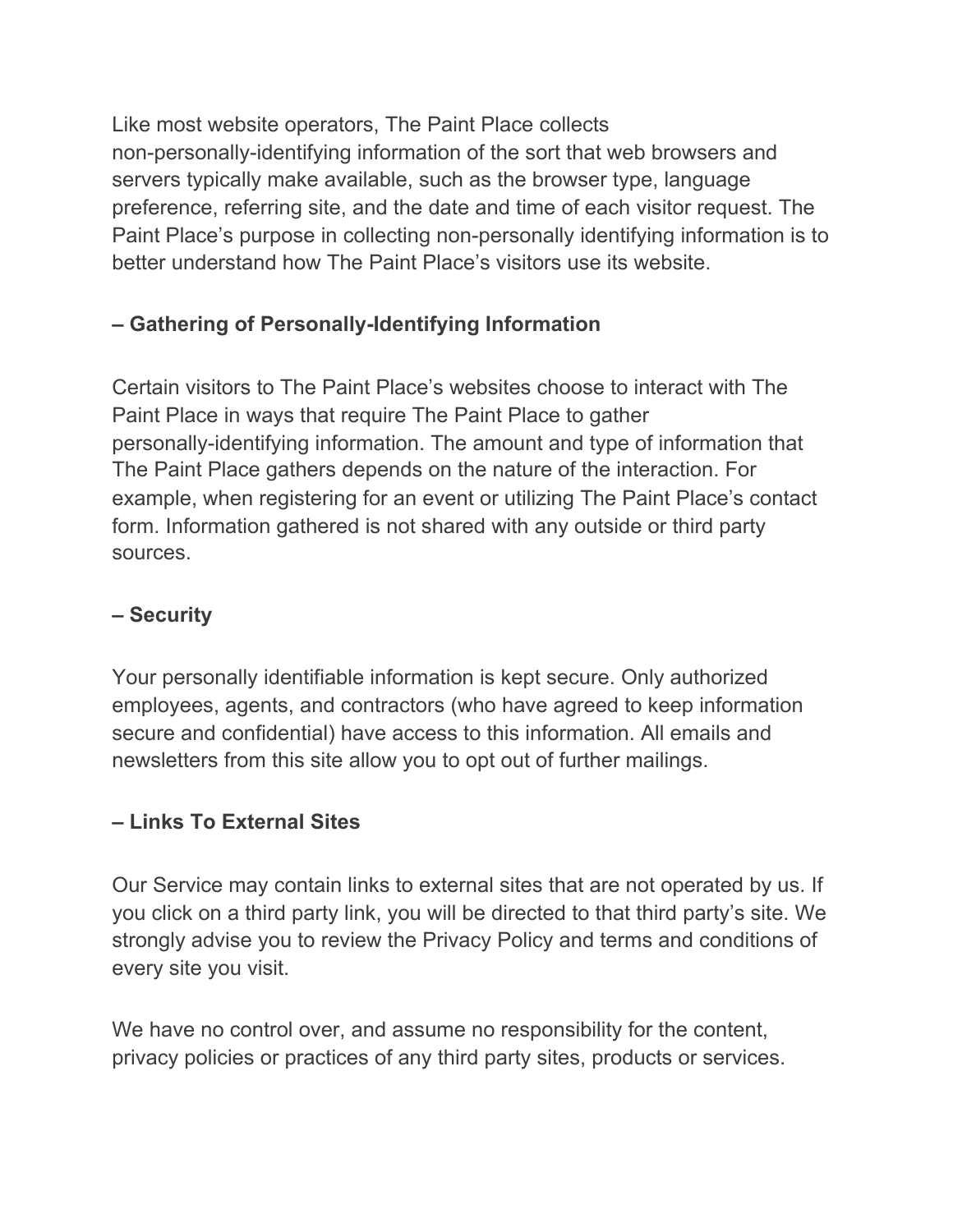#### **– Aggregated Statistics**

The Paint Place may collect statistics about the behavior of visitors to its website. However, The Paint Place does not disclose your personally-identifying information to any outside parties.

#### **– Cookies**

To enrich and perfect your online experience, The Paint Place uses "Cookies", similar technologies and services provided by others to display personalized content, appropriate advertising and store your preferences on your computer.

A cookie is a string of information that a website stores on a visitor's computer, and that the visitor's browser provides to the website each time the visitor returns. The Paint Place uses cookies to help The Paint Place identify and track visitors, their usage of https://www.thepaintplaceny.com/, and their website access preferences. The Paint Place visitors who do not wish to have cookies placed on their computers should set their browsers to refuse cookies before using The Paint Place's websites, with the drawback that certain features of The Paint Place's websites may not function properly without the aid of cookies.

By continuing to navigate our website without changing your cookie settings, you hereby acknowledge and agree to The Paint Place's use of cookies.

## **Privacy Policy Changes**

Although most changes are likely to be minor, The Paint Place may change its Privacy Policy from time to time, and in The Paint Place's sole discretion. The Paint Place encourages visitors to frequently check this page for any changes to its Privacy Policy. Your continued use of this site after any change in this Privacy Policy will constitute your acceptance of such change.

#### **Contact**